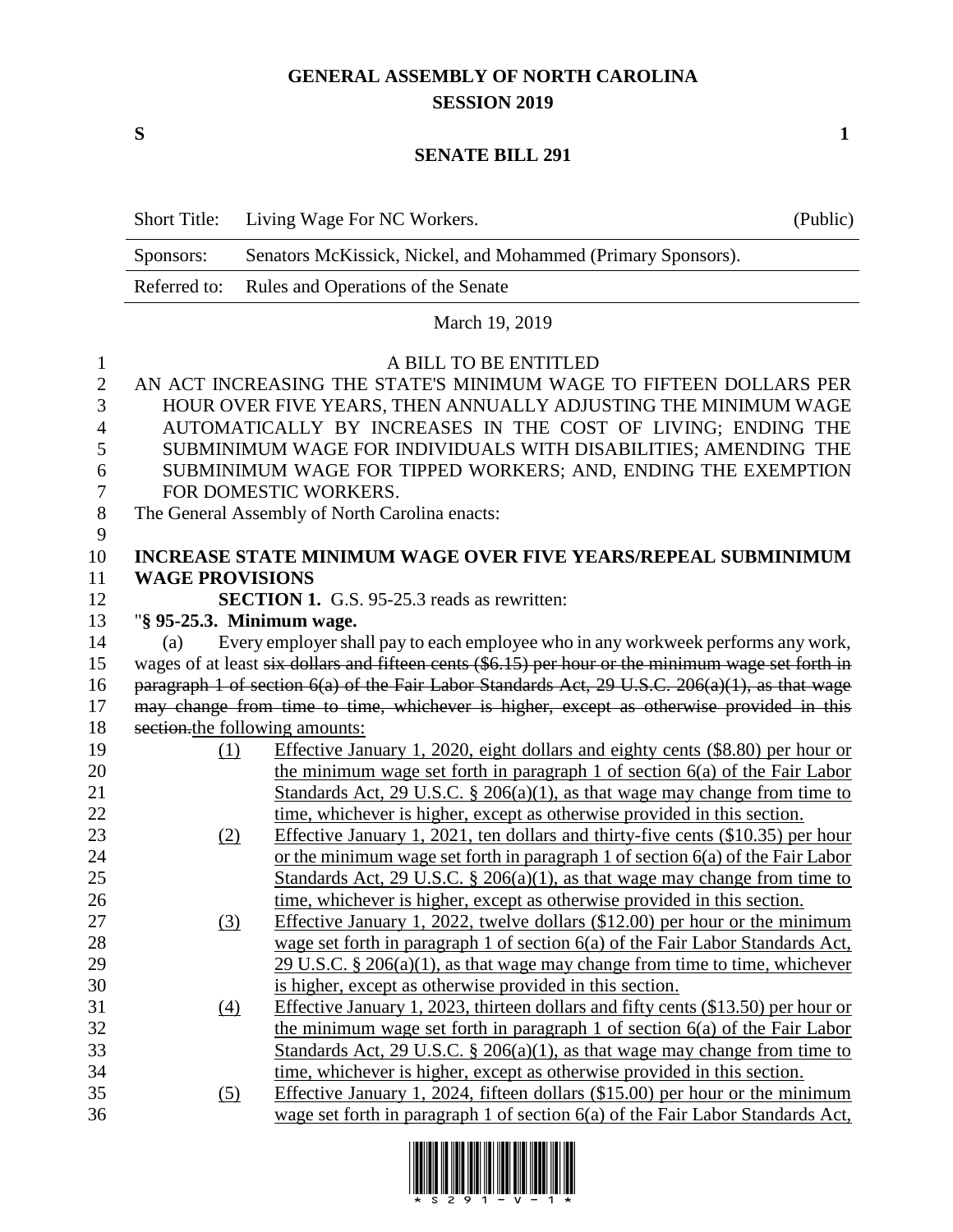| <b>General Assembly Of North Carolina</b>                                                                                       | <b>Session 2019</b> |
|---------------------------------------------------------------------------------------------------------------------------------|---------------------|
| $29 \text{ U.S.C. }$ \$ 206(a)(1), as that wage may change from time to time, whichever                                         |                     |
| is higher, except as otherwise provided in this section. Beginning September                                                    |                     |
| 30, 2022, and on each September 30 thereafter, the Commissioner of Labor                                                        |                     |
| shall calculate an adjusted minimum wage rate using the Consumer Price                                                          |                     |
| Index (All 29 Urban Consumers, U.S. City Average for All Items), CPI-U, or                                                      |                     |
| its successor index, as calculated by the U.S. Department of Labor for the                                                      |                     |
| 12-month period preceding the previous September 1. Each adjusted                                                               |                     |
| minimum wage rate calculated shall be published on September 30 and take                                                        |                     |
| effect on the following January 1.                                                                                              |                     |
| In order to prevent curtailment of opportunities for employment, the wage rate for<br>$\Theta$                                  |                     |
| full time students, learners, apprentices, and messengers, as defined under the Fair Labor                                      |                     |
|                                                                                                                                 |                     |
| Standards Act, shall be ninety percent (90%) of the rate in effect under subsection (a) above,<br>rounded to the lowest nickel. |                     |
|                                                                                                                                 |                     |
| The Commissioner, in order to prevent curtailment of opportunities for employment,<br>$\left(\mathrm{e}\right)$                 |                     |
| may, by regulation, establish a wage rate less than the wage rate in effect under section (a) which                             |                     |
| may apply to persons whose earning or productive capacity is impaired by age or physical or                                     |                     |
| mental deficiency or injury, as such persons are defined under the Fair Labor Standards Act.                                    |                     |
| The Commissioner, in order to prevent curtailment of opportunities for employment<br>(d)                                        |                     |
| of the economically disadvantaged and the unemployed, may, by regulation, establish a wage                                      |                     |
| rate not less than eighty-five percent (85%) of the otherwise applicable wage rate in effect under                              |                     |
| subsection (a) which shall apply to all persons (i) who have been unemployed for at least 15                                    |                     |
| weeks and who are economically disadvantaged, or (ii) who are, or whose families are, receiving                                 |                     |
| Work First Family Assistance or who are receiving supplemental security benefits under Title                                    |                     |
| XVI of the Social Security Act.                                                                                                 |                     |
| Pursuant to regulations issued by the Commissioner, certificates establishing eligibility for                                   |                     |
| such subminimum wage shall be issued by the Division of Employment Security.                                                    |                     |
| The regulation issued by the Commissioner shall not permit employment at the subminimum                                         |                     |
| rate for a period in excess of 52 weeks.                                                                                        |                     |
| The Commissioner, in order to prevent curtailment of opportunities for employment,<br>(e)                                       |                     |
| and to not adversely affect the viability of seasonal establishments, may, by regulation, establish                             |                     |
| a wage rate not less than eighty-five percent (85%) of the otherwise applicable wage rate in effect                             |                     |
| under subsection (a) that shall apply to any employee employed by an establishment that is a                                    |                     |
| seasonal food service establishment.                                                                                            |                     |
| Tips earned by a tipped employee may be counted as wages only up to the amount<br>(f)                                           |                     |
| permitted in section 3(m) of the Fair Labor Standards Act, 29 U.S.C. 203(m), if the tipped                                      |                     |
| employee is notified in advance, is permitted to retain all tips and the employer maintains                                     |                     |
| accurate and complete records of tips received by each employee as such tips are certified by the                               |                     |
| employee monthly or for each pay period. Even if the employee refuses to certify tips accurately,                               |                     |
| tips may still be counted as wages when the employer complies with the other requirements of                                    |                     |
| this section and can demonstrate by monitoring tips that the employee regularly receives tips in                                |                     |
| the amount for which the credit is taken. Tip pooling shall also be permissible among employees                                 |                     |
| who customarily and regularly receive tips; however, no employee's tips may be reduced by more                                  |                     |
| than fifteen percent (15%) under a tip pooling arrangement.                                                                     |                     |
| Repealed by Session Laws 2006-259, s. 18, effective August 23, 2006."<br>(g)                                                    |                     |
|                                                                                                                                 |                     |
| <b>INCREASE TIPPED EMPLOYEE MINIMUM WAGE</b>                                                                                    |                     |
| <b>SECTION 2.(a)</b> Effective January 1, 2020, until December 31, 2020, G.S. 95-25.3(f)                                        |                     |
| reads as rewritten:                                                                                                             |                     |
| Tips earned by a tipped employee may be counted as wages only up to the amount<br>" $(f)$                                       |                     |
| permitted in section 3(m) of the Fair Labor Standards Act, 29 U.S.C. 203(m), if the tipped                                      |                     |

employee is notified in advance, is permitted to retain all tips and the employer maintains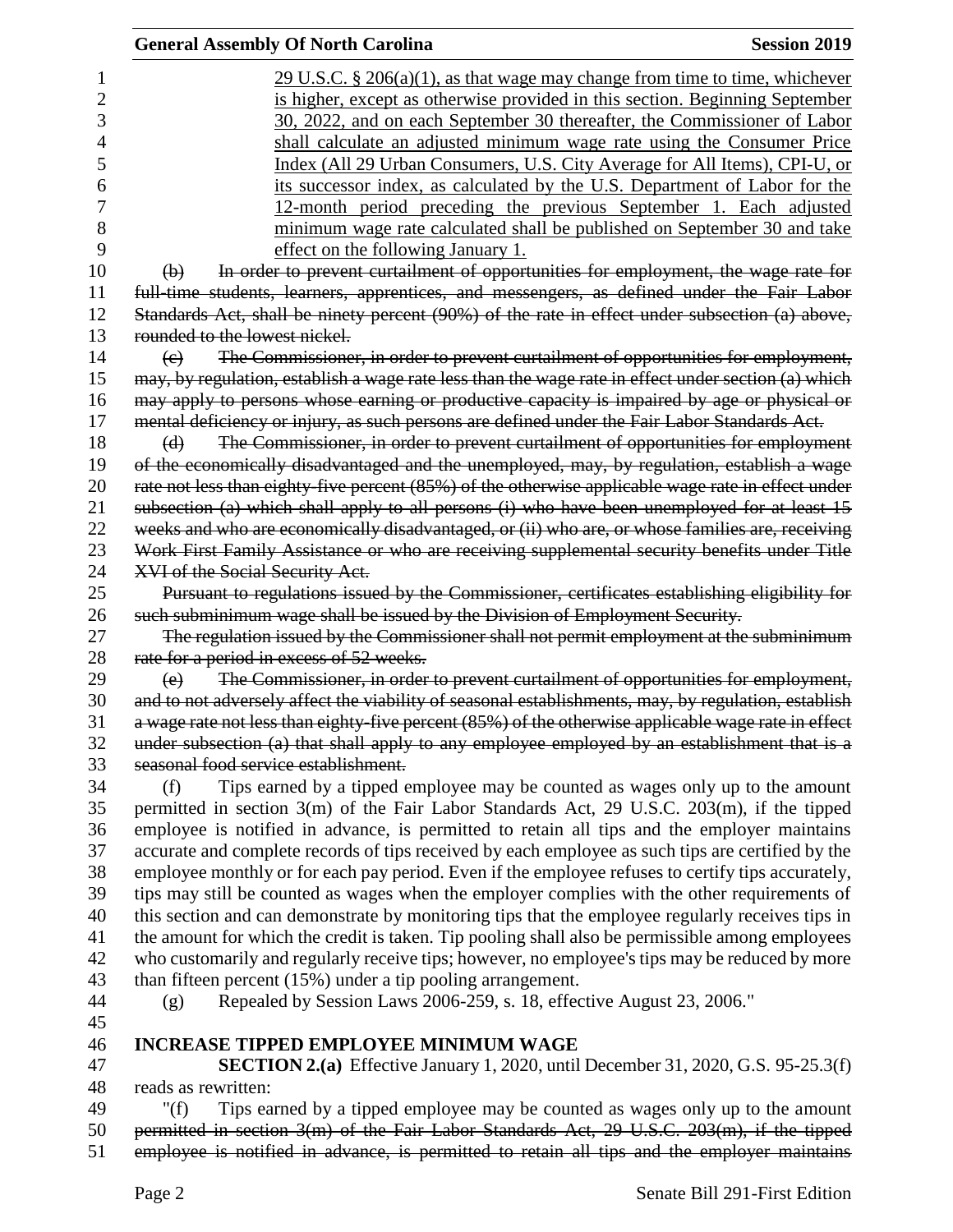**General Assembly Of North Carolina Session 2019 Session 2019**  accurate and complete records of tips received by each employee as such tips are certified by the employee monthly or for each pay period. Even if the employee refuses to certify tips accurately, tips may still be counted as wages when the employer complies with the other requirements of 4 this section and can demonstrate by monitoring tips that the employee regularly receives tips in 5 the amount for which the credit is taken. of five dollars (\$5.00) per hour. Tip pooling shall also be is permissible among employees who customarily and regularly receive tips; however, no employee's tips may be reduced by more than fifteen percent (15%) under a tip pooling 8 arrangement."<br>9 **SE SECTION 2.(b)** Effective January 1, 2021, until December 31, 2021, G.S. 95-25.3(f) reads as rewritten: "(f) Tips earned by a tipped employee may be counted as wages only up to the amount of five dollars (\$5.00) six dollars and fifty cents (\$6.50) per hour. Tip pooling is permissible among employees who customarily and regularly receive tips; however, no employee's tips may be reduced by more than fifteen percent (15%) under a tip pooling arrangement." **SECTION 2.(c)** Effective January 1, 2022, until December 31, 2022, G.S. 95-25.3(f) reads as rewritten: "(f) Tips earned by a tipped employee may be counted as wages only up to the amount of six dollars and fifty cents (\$6.50) eight dollars (\$8.00) per hour. Tip pooling is permissible among employees who customarily and regularly receive tips; however, no employee's tips may be reduced by more than fifteen percent (15%) under a tip pooling arrangement." **SECTION 2.(d)** Effective January 1, 2023, G.S. 95-25.3(f) reads as rewritten: "(f) Tips earned by a tipped employee may be counted as wages only up to the amount of eight dollars (\$8.00) nine dollars and fifty cents (\$9.50) per hour. Tip pooling is permissible among employees who customarily and regularly receive tips; however, no employee's tips may be reduced by more than fifteen percent (15%) under a tip pooling arrangement." **REPEAL EXEMPTIONS FOR DOMESTIC WORKERS SECTION 3.** G.S. 95-25.14(a) reads as rewritten: "(a) The provisions of G.S. 95-25.3 (Minimum Wage), G.S. 95-25.4 (Overtime), and G.S. 95-25.5 (Youth Employment), and the provisions of G.S. 95-25.15(b) (Record Keeping) as they relate to these exemptions, do not apply  $\leftrightarrow$  to any of the following: (1) Any person employed in an enterprise engaged in commerce or in the production of goods for commerce as defined in the Fair Labor Standards Act: a. Except as otherwise specifically provided in G.S. 95-25.5;G.S. 95-25.5. b. Notwithstanding the above, any employee other than a learner, apprentice, student, or handicapped worker as defined in the Fair Labor Standards Act who is not otherwise exempt under the other provisions of this section, and for whom the applicable minimum wage under the Fair Labor Standards Act is less than the minimum wage provided in G.S. 95-25.3, is not exempt from the provisions of 42 G.S. 95-25.3 or G.S. 95-25.4;G.S. 95-25.4. c. Notwithstanding the above, any employer or employee exempt from the minimum wage, overtime, or child labor requirements of the Fair Labor Standards Act for whom there is no comparable exemption under this Article shall not be exempt under this subsection except that where an exemption in the Fair Labor Standards Act provides a method of computing overtime which is an alternative to the method 49 required in 29 U.S.C.S. § 207(a), the employer or employee subject to that alternate method shall be exempt from the provisions of G.S. 95-25.4(a); provided that, persons not employed at an enterprise